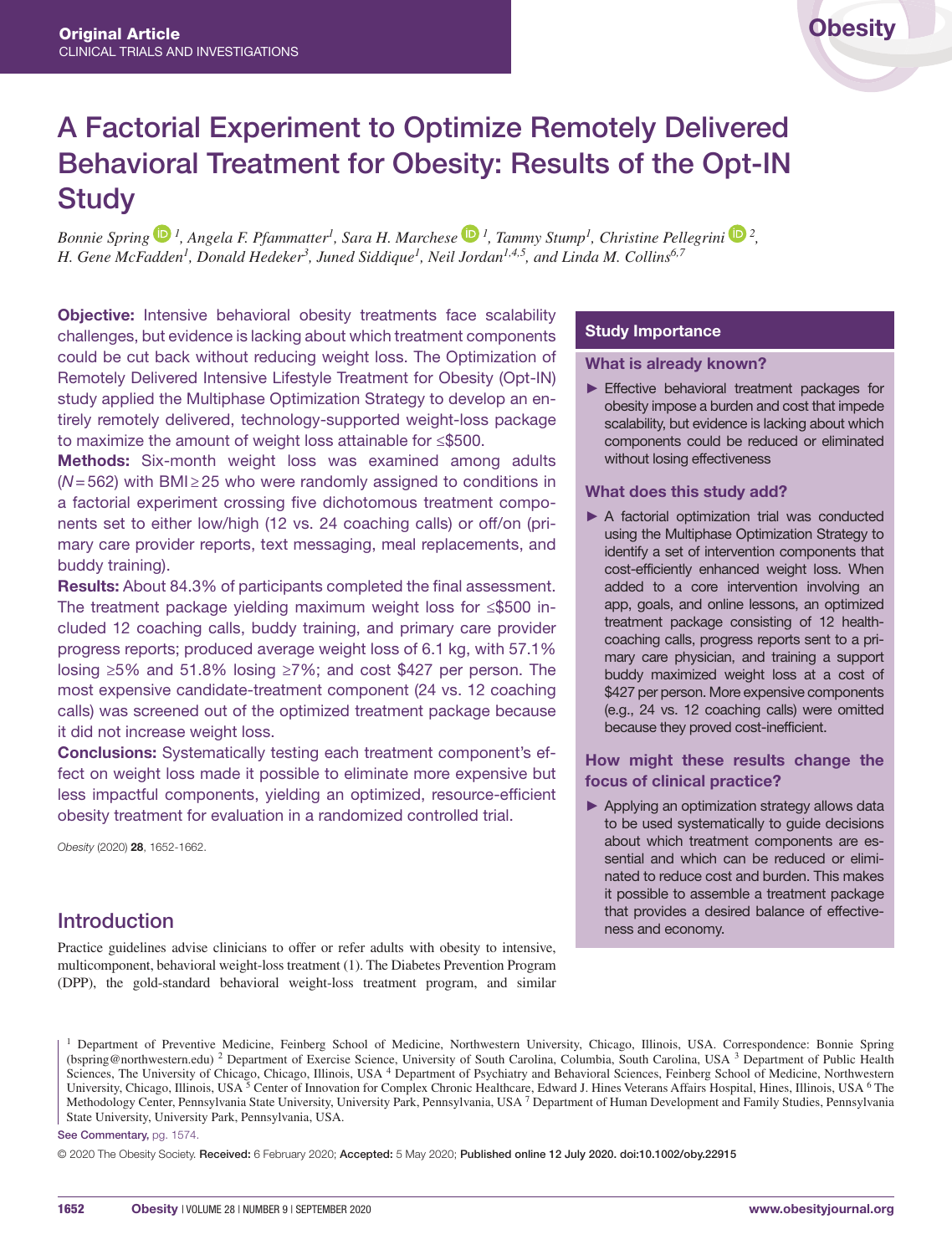interventions have effectively produced clinically meaningful weight loss and improved health in adults with overweight and obesity (2-5). However, these programs are expensive to deliver (exceeding \$1,000 in the first year), largely due to the personnel costs for at least 14 professionally led treatment sessions during the first 6 months (6). Reducing treatment intensity and implementing the DPP in community or primary care settings lowers the annual program cost to an average of \$653 per participant, which is still out of reach for many and decreases intervention effectiveness (7).

The challenge of increasing the population impact of obesity interventions can be framed as an optimization problem: that is, the challenge is to systematically identify the set of intervention components that delivers meaningful weight loss while remaining scalable. However, because behavioral weight-loss interventions have traditionally been deployed as bundled "treatment packages," an evidence base is lacking to guide decisions about which intervention components at which intensity should be included in this set.

The Multiphase Optimization Strategy (MOST) (8,9) framework offers a toolbox of experimental designs that can be used to optimize interventions systematically so they efficiently achieve a stated optimization criterion without resource overuse (e.g., they achieve the best clinical outcome possible without exceeding a specified per-participant cost). One design, the factorial experiment, can be conducted to examine effects of individual treatment components and their interactions to determine which components and component levels, singly or combined, make important contributions to the desired outcome. That information, with data on cost, then guides decision-making about assembling an optimized treatment package that best achieves target outcomes within resource constraints. Factorial experiments are often more economical than alternative approaches (e.g., multiple sequential randomized controlled trials) because they test multiple component effects simultaneously, requiring fewer participants to achieve the same statistical power (10).

Despite many calls to understand which treatment components are essential to produce meaningful weight loss (6,11-13), few studies have systematically examined this question. The Optimization of Remotely Delivered Intensive Lifestyle Treatment for Obesity (Opt-IN) study (12) aimed to develop an optimized, scalable version of a remotely delivered, technology-supported weight-loss intervention by determining which of 5 treatment components contributed most meaningfully and cost-efficiently to weight loss over a 6-month period.

On the basis of social cognitive theory (14,15) and prior mobile-health obesity-intervention trials (16-19), we posited a need for multilevel intervention, testing two components aiming to enhance the individual's weight-regulation skills and attitudes and testing three components addressing environmental facilitators and barriers to weight-loss success (20). The two individually targeted components, coaching and text messaging, aimed to enhance the person's self-regulation abilities and self-efficacy regarding managing diet and physical activity (PA) (14). Buddy training and primary care provider (PCP) reporting aimed to foster a facilitating environment for weight loss by prompting others in the participant's interpersonal network to convey social support and accountability for weight management (15). The third environmentally targeted component, meal replacements (MRs), aimed to overcome a weight-regulation barrier by simplifying portion control (15).

The primary aim of Opt-IN was to determine which intervention components maximize weight loss. The secondary aim was to integrate these findings with cost data to build a treatment package producing the greatest weight loss attainable for ≤\$500 (selected because the Centers for Disease Control and Prevention and commercial insurers consider this a reasonable cost to deliver the DPP to an individual) (21). To our knowledge, this was the first study using the MOST framework to optimize adult obesity treatment.

## **Methods**

Opt-IN involved a factorial experiment that randomly assigned 562 participants to 1 of 32 experimental conditions representing all possible combinations of 5 treatment components. The purpose of the experiment was to estimate the effect of each component and any component interactions. The primary outcome was weight loss at the end of the 6-month intervention. The study protocol, design, and a corrigendum were published previously (12,22). Participants were recruited throughout the Chicagoland area between 2013 and 2017 through flyers, public-transit advertisements, research registries, and word-of-mouth. Randomization at the rate of approximately 168 participants per year occurred over 40 months.

#### Procedure

Eligible participants (12) were required to be 18 to 60 years old, have a BMI between  $25$  and  $40 \text{ kg/m}^2$  (i.e., have overweight or obesity), be weight stable, and be neither enrolled in a formal weight-loss program nor taking medications known to cause weight loss or gain. They were also required to own an iPhone or Android smartphone, have a PCP, and be able to enlist a weight-loss support "buddy" from their existing social network who was at least 18 years old and had internet access. Participants were excluded if they had an unstable medical condition (e.g., uncontrolled hypertension); had contraindications to engaging in moderate-to-vigorous PA (MVPA); used insulin; had Crohn disease or obstructive sleep apnea; had physician-diagnosed plantar fasciitis; used an assistive device (e.g., cane) for mobility; had been hospitalized recently for psychiatric reasons or expressed current suicidality; were pregnant, lactating, or trying to conceive; met criteria for an eating disorder; endorsed substance abuse or dependence (per *Diagnostic and Statistical Manual of Mental Disorders* [Fourth Edition] criteria); or followed a strict dietary regimen incompatible with study goals. To reduce contamination, participants were also excluded if they lived with another study participant or had already participated in the study as a buddy.

Participants were screened for eligibility through a multistep process that included an online web screener, phone screener, and in-person group orientation and equipoise induction session, during which study candidates discussed the advantages and disadvantages of different treatment conditions to equalize their desirability prior to randomization (23). At orientation, participants underwent a written-informed-consent process and provided contact information and their PCP's medical approval to participate. Next, an in-person baseline assessment involved additional screening (e.g., depression and BMI) and demographic information (e.g., age, race, ethnicity, gender, and socioeconomic status). Socioeconomic status was self-reported on a scale that ranged from 1 (poor) through 5 (middle class) to 9 (wealthy). Eligible candidates were scheduled for in-person randomization (12) and 3-month and 6-month follow-up assessments, during which a blinded assessor measured weight using a calibrated balance-beam scale. Participants received an honorarium of \$20 for each follow-up assessment.

A Consolidated Standards of Reporting Trials (CONSORT) diagram showing participant flow through the study appears in Figure 1.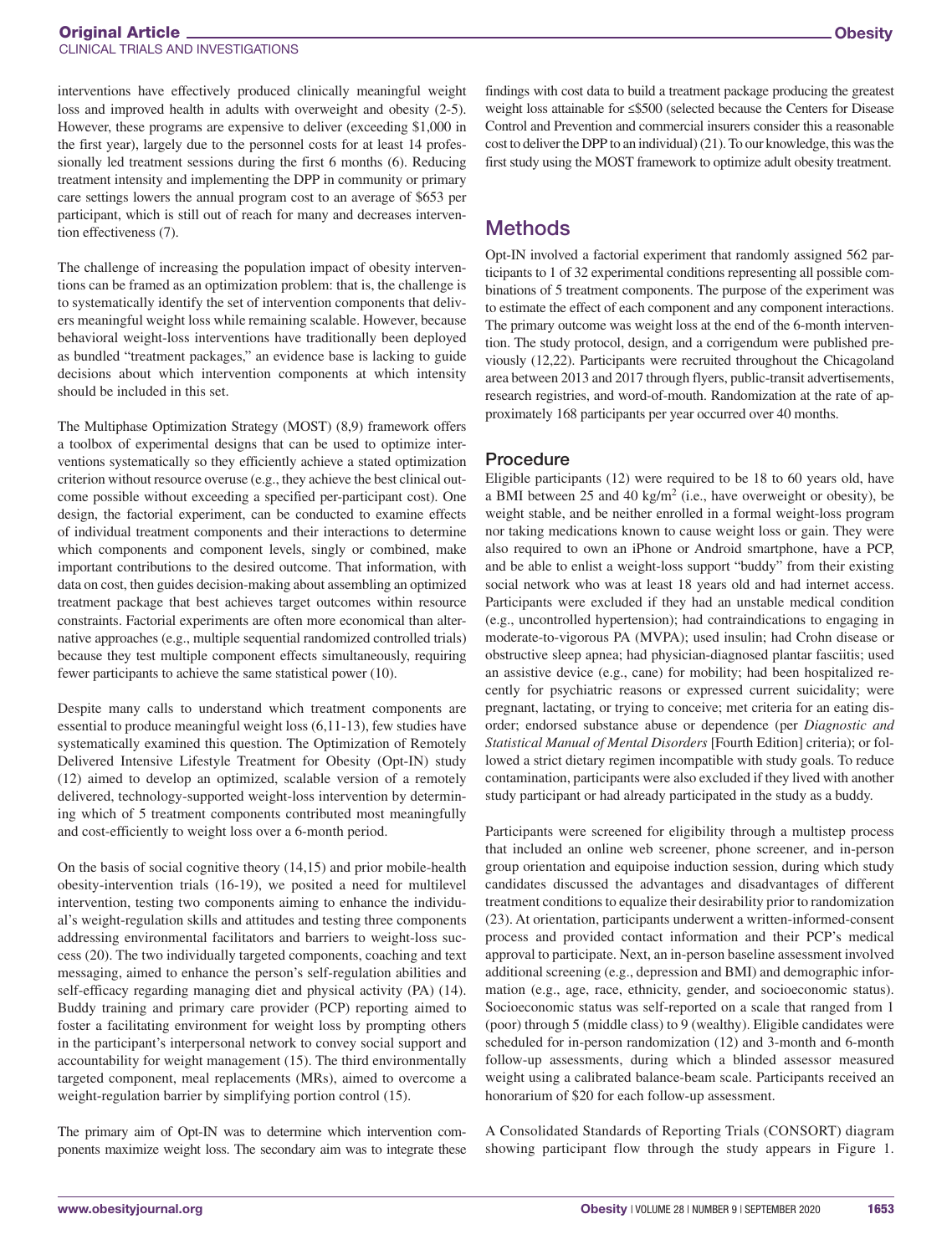



Data were collected and maintained using Research Electronic Data Capture (24,25), hosted by Northwestern University (Evanston, Illinois). All study protocols were approved by the Northwestern University Institutional Review Board.

### Randomization

Participants were recruited in two cohorts. Cohort 1 (*n*=289) was randomly assigned to conditions 1 to 16; cohort 2  $(n=273)$  was randomly assigned to conditions 17 to 32 (12,22). Randomization was stratified by gender and performed in randomly permuted blocks. Interventionists and participants were informed of the randomized assignment. Outcome assessors were blinded to participants' assigned treatment condition, behavioral adherence, and weight-loss trajectory.

#### Intervention

Each of the 32 experimental conditions (shown in Table 1) included delivery of up to 5 behavioral components, per the factorial design.

Regardless of their randomized condition, all participants also received the core intervention described below.

The core intervention involved a smartphone app showing personalized goals for diet, PA, and weight (Supporting Information Figure S1) and online lessons (Supporting Information Figure S2). The core intervention invoked three behavior-change techniques (goalsetting, self-monitoring, and feedback) that Control Theory identifies as enhancing self-regulation (26,27). Participants downloaded a custom-designed Opt-IN app for self-monitoring all food and drink intake and PA throughout the day and for recording weight daily. They were given a 6-month weight-loss goal of 7% of initial body weight, daily calorie and fat-gram intake goals based on the DPP (2), and a weekly PA goal that increased gradually from 100 to 300 minutes of MVPA over the course of the intervention. The app displayed feedback about calorie and fat intakes, MVPA, and weight relative to goals; these data were transmitted to a coach dashboard (Supporting Information Figure S3). Participants received access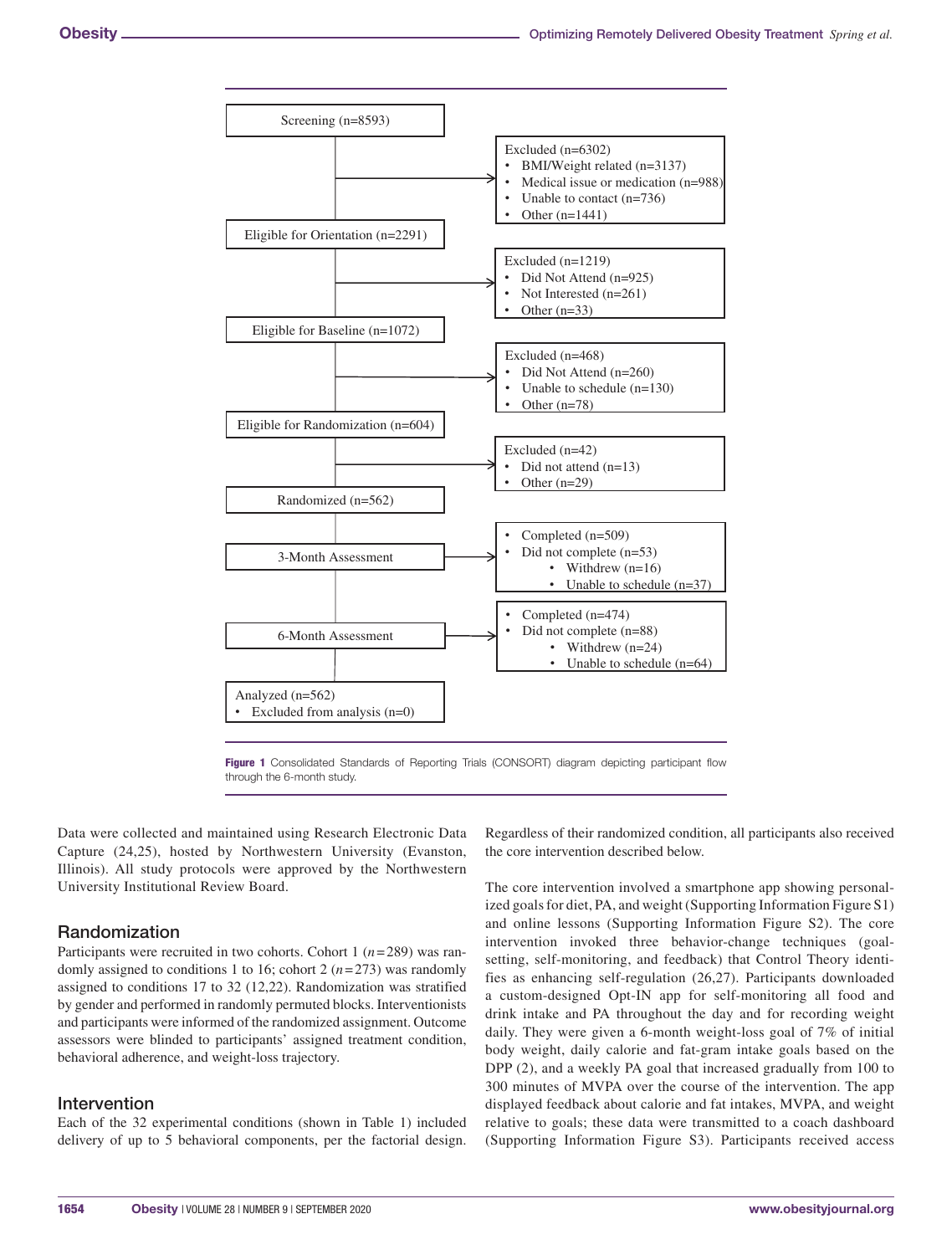#### TABLE 1 Opt-IN factorial design with 32 conditions

| Intervention target | Individual     |                |                  | Environment    |                       |
|---------------------|----------------|----------------|------------------|----------------|-----------------------|
| Combination         | Coaching calls | <b>Texts</b>   | Meal replacement | PCP reports    | <b>Buddy training</b> |
| 1                   | 12             | No             | $\rm No$         | Yes            | $\rm No$              |
| $\boldsymbol{2}$    | 12             | N <sub>0</sub> | Yes              | Yes            | Yes                   |
| 3                   | 12             | Yes            | No               | Yes            | Yes                   |
| 4                   | 12             | Yes            | Yes              | Yes            | N <sub>o</sub>        |
| $\mathbf 5$         | 12             | N <sub>0</sub> | $\rm No$         | No             | Yes                   |
| $\boldsymbol{6}$    | 12             | No             | Yes              | N <sub>0</sub> | N <sub>o</sub>        |
| $\overline{7}$      | 12             | Yes            | No               | No             | No                    |
| 8                   | 12             | Yes            | Yes              | No             | Yes                   |
| 9                   | 24             | No             | $\rm No$         | Yes            | No                    |
| 10                  | 24             | N <sub>0</sub> | Yes              | Yes            | Yes                   |
| 11                  | 24             | Yes            | $\rm No$         | Yes            | Yes                   |
| 12                  | 24             | Yes            | Yes              | Yes            | N <sub>o</sub>        |
| 13                  | 24             | N <sub>0</sub> | $\rm No$         | N <sub>0</sub> | Yes                   |
| 14                  | 24             | N <sub>o</sub> | Yes              | N <sub>0</sub> | N <sub>o</sub>        |
| 15                  | 24             | Yes            | $\rm No$         | N <sub>0</sub> | N <sub>o</sub>        |
| 16                  | 24             | Yes            | Yes              | N <sub>0</sub> | Yes                   |
| 17                  | 12             | N <sub>0</sub> | $\rm No$         | N <sub>0</sub> | No                    |
| 18                  | 12             | N <sub>0</sub> | Yes              | N <sub>0</sub> | Yes                   |
| 19                  | 12             | Yes            | $\rm No$         | N <sub>0</sub> | Yes                   |
| 20                  | 12             | Yes            | Yes              | N <sub>0</sub> | N <sub>o</sub>        |
| 21                  | 12             | N <sub>0</sub> | No               | Yes            | Yes                   |
| 22                  | 12             | N <sub>0</sub> | Yes              | Yes            | N <sub>o</sub>        |
| 23                  | 12             | Yes            | $\rm No$         | Yes            | No                    |
| 24                  | 12             | Yes            | Yes              | Yes            | Yes                   |
| 25                  | 24             | N <sub>0</sub> | <b>No</b>        | N <sub>0</sub> | No                    |
| 26                  | 24             | No             | Yes              | N <sub>0</sub> | Yes                   |
| 27                  | 24             | Yes            | No               | N <sub>o</sub> | Yes                   |
| 28                  | 24             | Yes            | Yes              | N <sub>0</sub> | N <sub>0</sub>        |
| 29                  | 24             | N <sub>0</sub> | $\rm No$         | Yes            | Yes                   |
| 30                  | 24             | N <sub>0</sub> | Yes              | Yes            | No                    |
| 31                  | 24             | Yes            | $\rm No$         | Yes            | No                    |
| 32                  | 24             | Yes            | Yes              | Yes            | Yes                   |

Adapted with permission from Pellegrini et al. (12). PCP, primary care provider.

to online lessons about weight-related topics adapted from the DPP (e.g., basic nutritional information, barriers to PA, and setting specific, measurable, achievable, relevant, and time-bound goals) that they discussed with their coach.

#### Behavioral intervention components (factors)

Five behavioral intervention components functioned as dichotomous factors set to one of two levels (either low/high or off/on) to which participants were randomly assigned.

*Coaching calls.* Participants received either 12 biweekly or 24 weekly 10- to 15-minute calls from a health coach, during which the coach discussed core lessons and reviewed data transmitted from the participant's app to the coach dashboard to address self-monitoring adherence, progress toward goals, and motivation to change. Participants retained the same coach throughout the study, except in cases of staff absence or transition.

*Progress report to PCP.* Participants were randomly assigned to have reports about their weight-loss progress sent to their PCP or not. Those assigned to PCP report "on" were reminded on every call that their PCP would be mailed a tailored progress report after their 3- and 6-month assessments. The report showed participants' weight trajectory from baseline onward and provided topical recommendations for PCP-patient discussion.

*Text messages.* Participants were randomly assigned to receive text messages throughout the study or not. Messages were sent as automated push notifications on a schedule determined by (1) the participant's stated preferences and (2) the times when the participant was detected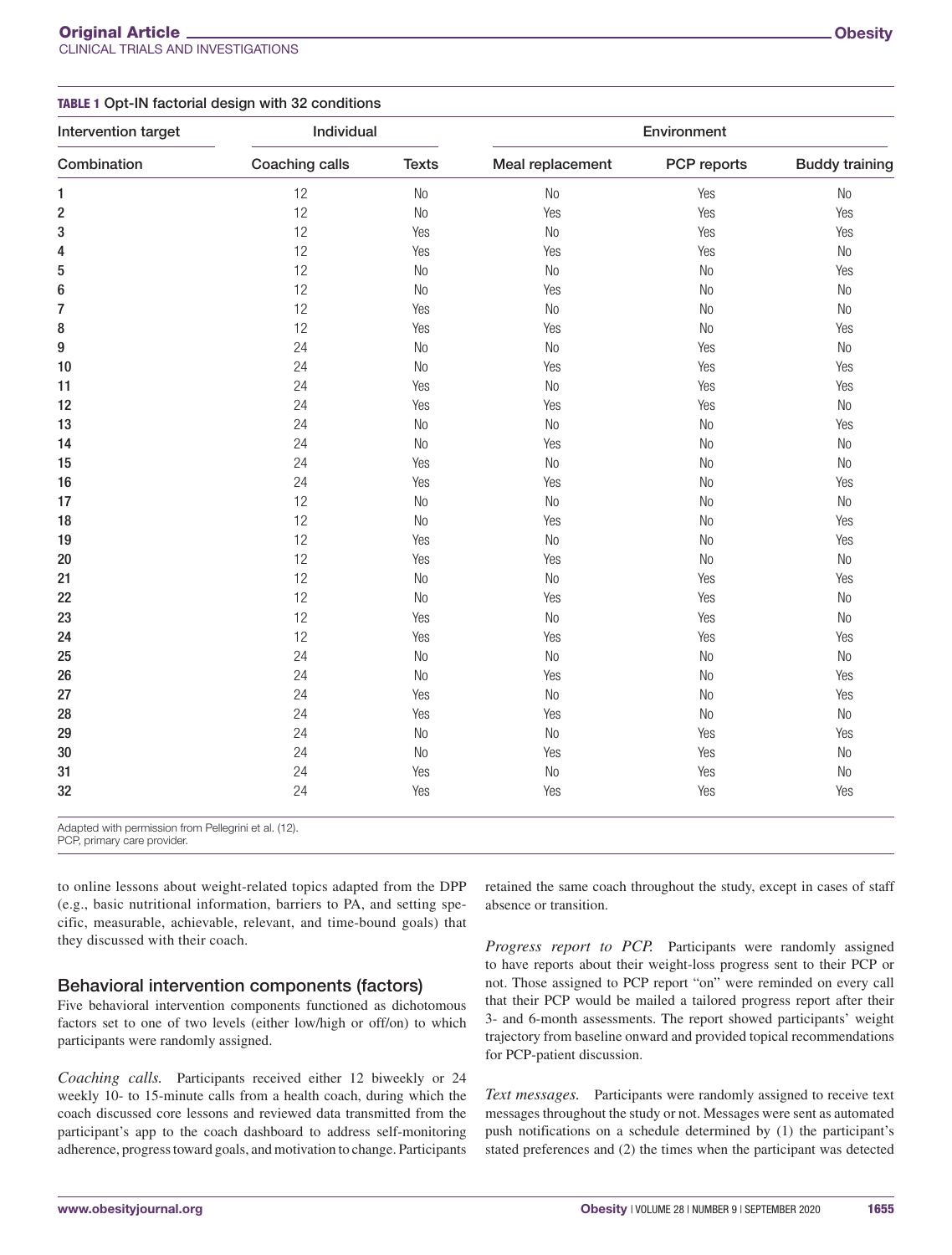to be engaging with the app. Those assigned to receive texts received seven messages dispersed throughout each week. They could also opt to receive two "bonus" messages conveying general weight-loss information. Messages addressed prespecified daily topics and were tailored on the basis of participants' self-monitored progress toward goals. On the basis of social cognitive theory (14,15), message framing conveyed either supportive accountability (e.g., "Awesome job meeting the physical activity goal" and "Remember to log your foods to stay on track") or facilitation (e.g., "Keeping sliced veggies in your fridge can steer you toward a low-cal snack").

*MR recommendations.* At randomization, those assigned to MR were given a week's supply of prepackaged shakes and bars and asked to consume these daily to supply part of their calorie and nutrient intakes. After the initial week, those assigned to MR "on" were asked to purchase their own MR supplies because providing MR supplies continually was considered unscalable. On coaching calls, they were advised to continue using MR products.

*Buddy training.* All participants entered the study with a buddy of their own choosing to provide support. Participants were randomly assigned either to have their buddy undergo training about how to behave supportively or not to undergo this training. Buddies assigned to receive training were asked to complete one individual coaching phone call and up to four online group-training webinars. During webinars, a facilitator conveyed skill-building lessons and led peer problem-solving about how to provide effective weight-loss support. Buddies earned \$5 for each webinar attended, plus a \$20 bonus if they attended three of the four webinars.

#### Treatment fidelity

Treatment fidelity was assessed quarterly using a checklist to score a random sampling of 15% of each coach's telephone-coaching calls. The scoring system added points for required treatment elements the coach delivered correctly and subtracted points for contaminating treatment elements the coach delivered from an unassigned condition. If the average fidelity for any coach fell below 90%, retraining occurred.

Average treatment fidelity across all coaches was 99.3% throughout the 5-year study, indicating that treatment components were delivered as intended. None of the nine coaches required retraining. Coaches assured text-messaging receipt by querying about message delivery and detecting and fixing any technical difficulties. Coaching-call receipt was verified by audiotape; almost twice as many calls were delivered in the 24-call coaching condition compared with the 12-call coaching condition, and total call duration was substantially longer (*P*<0.001) (Table 2). Calls were approximately 2 minutes shorter in the 24-session condition than in the 12-session condition  $(P<0.001)$ .

#### **Outcomes**

Because the primary aim of the Opt-IN study was to determine which intervention components maximize weight loss, the primary outcome was weight loss from baseline to 6 months. As an optimization trial to identify promising components for inclusion in an optimized treatment package (8), Opt-IN's criterion to consider an effect important was set liberally at *P* < 0.10 to decrease the type 2 error rate (8). Hence, for any 1-*df* test in the factorial design (essentially any main effect or two-way or three-way interaction in a design in which all factors TABLE 2 Coaching-call receipt for 12- versus 24-call coaching conditions

|                               |                | 12-call condition 24-call condition |
|-------------------------------|----------------|-------------------------------------|
| Calls completed, mean (SD)    | 10.43(2.65)    | $19.10(6.13)***$                    |
| Total call minutes, mean (SD) | 159.60 (71.31) | 240.13 (121.04)***                  |
| Minutes per call, mean (SD)   | 15.40 (5.61)   | 12.50 (4.55)***                     |
|                               |                |                                     |

\*\*\**P*<0.001.

| TABLE 3 Cost per person of lower and higher level of |  |
|------------------------------------------------------|--|
| intervention components                              |  |

|                             | Lower level | <b>Higher level</b> |
|-----------------------------|-------------|---------------------|
| Core intervention           | \$174       | \$174               |
| Telephone-coaching calls    | \$150       | \$276               |
| PCP reports                 | \$0         | \$13                |
| <b>Text messages</b>        | \$0         | \$26                |
| <b>Meal replacement</b>     | \$0         | \$33                |
| <b>Buddy training</b>       | \$0         | \$90                |
| <b>Total</b>                | \$324       | \$612               |
| PCP, primary care provider. |             |                     |

have just two levels), the detectable effect size (with power = 0.8 and alpha = 0.10, given a sample size of 562) is an  $f=0.105$  or a  $d=0.21$ . Note that this effect size, detectable with  $alpha = 0.10$ , is comparable, albeit slightly smaller than the  $d = 0.25$  effect size detectable with alpha = 0.05, for which the trial was powered.

The secondary aim was to apply these results, together with cost data, to build the treatment package producing the greatest weight loss attainable for \$500 or less. First we estimated the costs of each component and component level (Table 3) from the perspective of an organization that would implement Opt-IN. We used study records to estimate staff time, including supervision and training, to deliver the core intervention, telephone-coaching calls, and buddy training, and to prepare text messages and PCP reports. Staff salaries plus 25% fringe benefits were calculated on the basis of median salaries for each of the three bachelors-level staff categories (research assistant assessor, project coordinator/coach, and programmer) plus the doctorate-level clinical supervisor. Equipment and subscription costs included fees to access the study's web server and the webinar service used to deliver buddy training. Supplies, including printing, paper, and postage for PCP reports, as well as MR shakes and bars, were estimated on the basis of actual 2016 prices. The cost of the telephone-coaching calls was calculated separately for the 12-call and 24-call conditions. Cost estimates were adjusted from previously published values (12) to reflect real costs to deliver the intervention to 168 participants per year.

#### Statistical analysis

Data, analyzed on an intent-to-treat basis using mixed models, allowed for a full unstructured variance-covariance matrix for the repeated measures and used SPSS Mixed (64-bit version 26.0.0.0; IBM Corp.,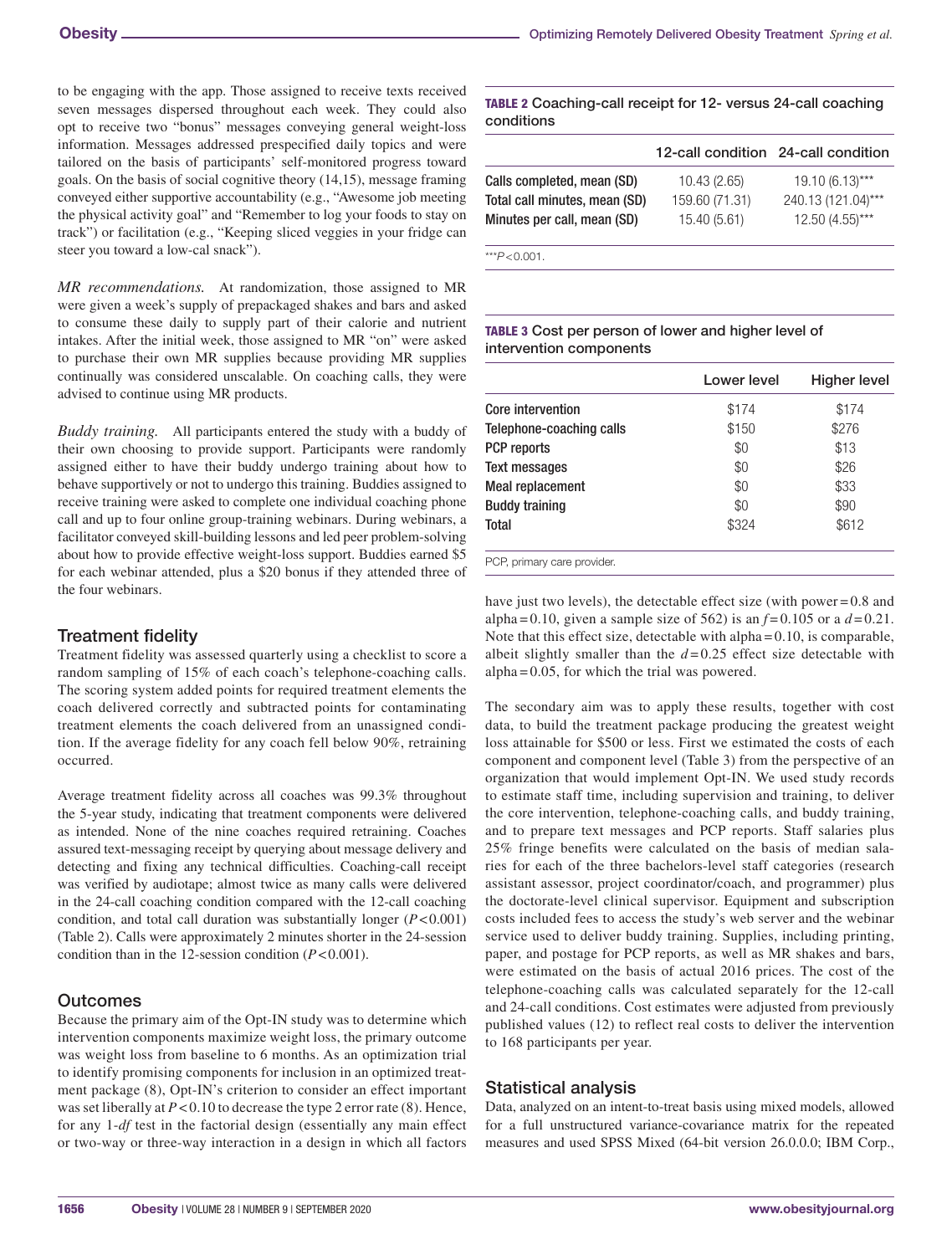|                                              |              | TABLE 4 Baseline participant demographics by component level <sup>a</sup> |               |              |                          |                                                                                                                                                                                                        |            |            |             |
|----------------------------------------------|--------------|---------------------------------------------------------------------------|---------------|--------------|--------------------------|--------------------------------------------------------------------------------------------------------------------------------------------------------------------------------------------------------|------------|------------|-------------|
|                                              |              | Sex                                                                       |               | Race         |                          |                                                                                                                                                                                                        | Ethnicity  |            | Age,        |
|                                              | Male         | Female                                                                    | White         | <b>Black</b> | Other                    | Not Hispanic                                                                                                                                                                                           | Hispanic   | Other      | mean (SD),  |
| Factor level                                 | $(n=103)$    | $(n=459)$                                                                 | $(n=417)$     | $(n=87)$     | $(n = 58)$               | $(n=489)$                                                                                                                                                                                              | $(n = 53)$ | $(n=20)$   | 38.9 (10.9) |
| Coaching                                     |              |                                                                           |               |              |                          |                                                                                                                                                                                                        |            |            |             |
| $\frac{2}{3}$                                | 51 (49.5)    | 229 (49.9)                                                                | 206 (49.4)    | 40 (46.0)    | 34 (58.6)                | 232 (47.4)                                                                                                                                                                                             | 33 (62.3)  | 15(75.0)   | 38.8(11.1)  |
| 24                                           | 52 (50.5)    | 230 (50.1)                                                                | 211 (50.6)    | 47 (54.0)    | 24 (41.4)                | 257 (52.6)                                                                                                                                                                                             | 20 (37.7)  | 5(25.0)    | 39.1 (10.8) |
| <b>PCP</b>                                   |              |                                                                           |               |              |                          |                                                                                                                                                                                                        |            |            |             |
| ٤                                            | 51 (49.5)    | 229 (49.9)                                                                | 211 (50.6)    | 40 (46.0)    | 29 (50.0)                | 244 (49.9)                                                                                                                                                                                             | 26 (49.1)  | 10 (50.0)  | 38.1 (11.0) |
| Yes                                          | 52 (50.5)    | 230 (50.1)                                                                | 206 (49.4)    | 47 (54.0)    | 29 (50.0)                | 245 (50.1)                                                                                                                                                                                             | 27 (50.9)  | 10(50.0)   | 39.7 (10.8) |
| Texts                                        |              |                                                                           |               |              |                          |                                                                                                                                                                                                        |            |            |             |
| å                                            | 50 (48.5)    | 231 (50.3)                                                                | 213 (51.1)    | 38 (43.7)    | 30(51.7)                 | 243 (49.7)                                                                                                                                                                                             | 32 (60.4)  | 6(30.0)    | 39.0 (10.4) |
| Yes                                          | 53 (51.5)    | 228 (49.7)                                                                | 204 (48.9)    | 49 (56.3)    | 28 (48.3)                | 246 (50.3)                                                                                                                                                                                             | 21 (39.6)  | 14(70.0)   | 38.9 (11.4) |
| <b>Meal</b>                                  |              |                                                                           |               |              |                          |                                                                                                                                                                                                        |            |            |             |
| $\mathrel{\mathop{\underline{\mathcal{E}}}}$ | 51 (49.5)    | 231 (50.3)                                                                | 205 (49.2)    | 46 (52.9)    | 28 (53.4)                | 240 (49.1)                                                                                                                                                                                             | 32 (60.4)  | 10(50.0)   | 38.5 (10.6) |
| Yes                                          | 52 (50.5)    | 228 (49.7)                                                                | 212 (50.8)    | 41 (47.1)    | 31 (46.6)                | 249 (50.9)                                                                                                                                                                                             | 21 (39.6)  | (0.050, 0) | 39.4(11.2)  |
| Buddy                                        |              |                                                                           |               |              |                          |                                                                                                                                                                                                        |            |            |             |
| å                                            | 50 (48.5)    | 230 (50.1)                                                                | 206 (49.4)    | 39 (44.8)    | 35 (60.3)                | 239 (48.9)                                                                                                                                                                                             | 30 (56.6)  | 11(55.0)   | 39.0(10.7)  |
| Yes                                          | 53 (51.5)    | 229 (49.9)                                                                | 211 (50.6)    | 48 (55.2)    | 23 (39.7)                | 250(51.1)                                                                                                                                                                                              | 23 (43.4)  | 9(45.0)    | 38.9(11.1)  |
| Test (P)                                     | $x^2 = 0.22$ | $x^2 = 8.82$                                                              | $x^2 = 19.31$ | $F = .697$   | $\overline{\phantom{a}}$ | I                                                                                                                                                                                                      |            | $\bigg $   |             |
|                                              | $(P=0.999)$  | $(P=0.549)$                                                               | $(P = 0.037)$ | $(P=0.626)$  |                          |                                                                                                                                                                                                        |            |            |             |
|                                              |              |                                                                           |               |              |                          |                                                                                                                                                                                                        |            |            |             |
|                                              |              |                                                                           |               |              |                          | %Sex/race/ethnicity: count (% by factor level); age: M (SD). Omnibus tests of distribution across levels of all factors (gender: logistic regression; race/ethnicity: nominal regression; age: ANO/A). |            |            |             |
|                                              |              |                                                                           |               |              |                          |                                                                                                                                                                                                        |            |            |             |

Original Article CLINICAL TRIALS AND INVESTIGATIONS

> ÷. l.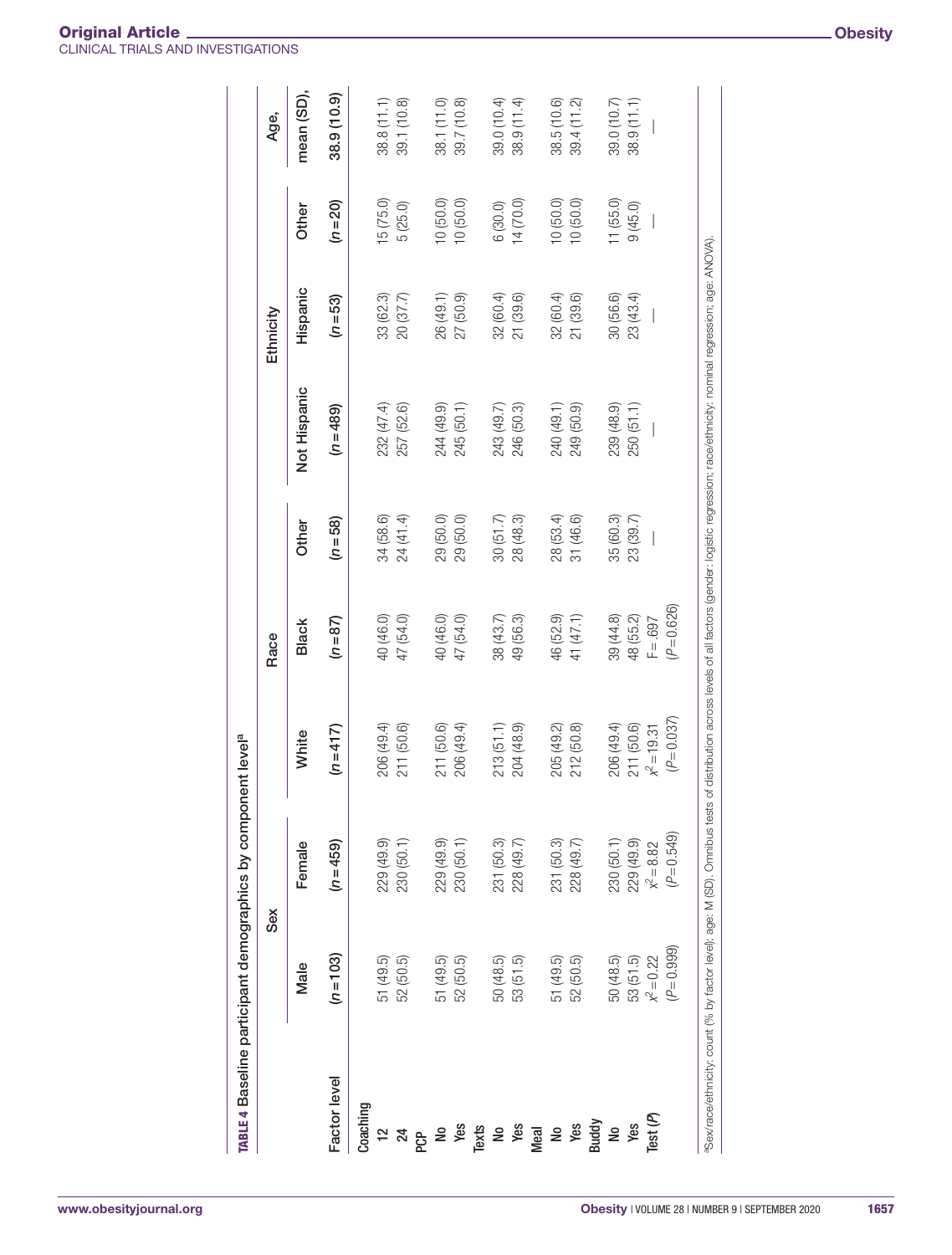#### TABLE 5 Abbreviated full mixed model examining effects on 6-month weight loss

| Effect                                                                         | Estimate | t         | $\boldsymbol{P}$ | 95% CI               |
|--------------------------------------------------------------------------------|----------|-----------|------------------|----------------------|
| <b>Baseline</b>                                                                |          |           |                  |                      |
| Intercept                                                                      | 91.093   | 114.382   | 0.000            | 89.529 to 92.658     |
| Cohort                                                                         | $-2.170$ | $-1.899$  | 0.058            | $-4.414$ to $0.075$  |
| Coaching <sup>a</sup>                                                          | $-0.106$ | $-0.185$  | 0.853            | $-1.227$ to $1.016$  |
| PCP <sup>a</sup>                                                               | 0.796    | 1.393     | 0.164            | $-0.326$ to 1.917    |
| Text <sup>a</sup>                                                              | 0.242    | 0.423     | 0.672            | $-0.880$ to 1.363    |
| Meal <sup>a</sup>                                                              | $-1.114$ | $-1.951$  | 0.052            | $-2.236$ to $0.008$  |
| <b>Buddy<sup>a</sup></b>                                                       | 0.464    | 0.813     | 0.417            | $-0.658$ to 1.586    |
| 3 months                                                                       |          |           |                  |                      |
| Time                                                                           | $-3.761$ | $-25.237$ | 0.000            | $-4.054$ to $-3.468$ |
| 6 months                                                                       |          |           |                  |                      |
| Time                                                                           | $-4.841$ | $-22.284$ | 0.000            | $-5.268$ to $-4.415$ |
| Time $\times$ coaching                                                         | 0.124    | 0.572     | 0.567            | $-0.303$ to $0.551$  |
| Time $\times$ PCP                                                              | $-0.023$ | $-0.104$  | 0.917            | $-0.449$ to 0.404    |
| Time $\times$ text                                                             | 0.084    | 0.387     | 0.699            | $-0.343$ to $0.511$  |
| Time $\times$ meal                                                             | 0.108    | 0.498     | 0.619            | $-0.319$ to $0.535$  |
| Time $\times$ buddy                                                            | $-0.435$ | $-2.003$  | 0.046            | $-0.862$ to $-0.008$ |
| Time $\times$ coaching $\times$ PCP                                            | $-0.130$ | $-0.601$  | 0.548            | $-0.556$ to 0.296    |
| Time $\times$ coaching $\times$ text                                           | $-0.179$ | $-0.824$  | 0.411            | $-0.604$ to 0.247    |
| Time $\times$ coaching $\times$ meal                                           | $-0.096$ | $-0.444$  | 0.657            | $-0.522$ to $0.330$  |
| Time $\times$ coaching $\times$ buddy                                          | $-0.085$ | $-0.394$  | 0.694            | $-0.511$ to 0.341    |
| Time $\times$ PCP $\times$ text                                                | $-0.211$ | $-0.974$  | 0.331            | $-0.637$ to 0.215    |
| Time $\times$ PCP $\times$ meal                                                | 0.093    | 0.429     | 0.668            | $-0.333$ to $0.519$  |
| Time $\times$ PCP $\times$ buddy                                               | $-0.276$ | $-1.273$  | 0.204            | $-0.702$ to $0.150$  |
| Time $\times$ text $\times$ meal                                               | 0.101    | 0.465     | 0.642            | $-0.325$ to $0.527$  |
| Time $\times$ text $\times$ buddy                                              | 0.217    | 1.003     | 0.316            | $-0.208$ to $0.643$  |
| Time $\times$ meal $\times$ buddy                                              | 0.041    | 0.188     | 0.851            | $-0.385$ to $0.467$  |
| Time $\times$ coaching $\times$ PCP $\times$ text                              | $-0.074$ | $-0.342$  | 0.733            | $-0.500$ to $0.352$  |
| Time $\times$ coaching $\times$ PCP $\times$ meal                              | 0.362    | 1.6700    | 0.096            | $-0.064$ to 0.788    |
| Time $\times$ coaching $\times$ PCP $\times$ buddy                             | 0.090    | 0.413     | 0.680            | $-0.336$ to $0.515$  |
| Time $\times$ coaching $\times$ text $\times$ meal                             | $-0.062$ | $-0.286$  | 0.775            | $-0.488$ to $0.364$  |
| Time $\times$ coaching $\times$ text $\times$ buddy                            | 0.068    | 0.313     | 0.755            | $-0.358$ to 0.494    |
| Time $\times$ coaching $\times$ meal $\times$ buddy                            | 0.008    | 0.035     | 0.972            | $-0.418$ to 0.434    |
| Time $\times$ PCP $\times$ text $\times$ meal                                  | $-0.165$ | $-0.760$  | 0.448            | $-0.591$ to 0.261    |
| Time $\times$ PCP $\times$ text $\times$ buddy                                 | 0.424    | 1.956     | 0.051            | $-0.002$ to $0.850$  |
| Time $\times$ PCP $\times$ meal $\times$ buddy                                 | 0.112    | 0.517     | 0.606            | $-0.314$ to $0.538$  |
| Time $\times$ text $\times$ meal $\times$ buddy                                | $-0.186$ | $-0.856$  | 0.392            | $-0.612$ to 0.240    |
| Time $\times$ coaching $\times$ PCP $\times$ text $\times$ meal                | 0.204    | 0.941     | 0.347            | $-0.222$ to $0.630$  |
| Time $\times$ coaching $\times$ PCP $\times$ text $\times$ buddy               | $-0.383$ | $-1.769$  | 0.078            | $-0.809$ to 0.042    |
| Time $\times$ coaching $\times$ PCP $\times$ meal $\times$ buddy               | $-0.376$ | $-1.736$  | 0.083            | $-0.802$ to $0.050$  |
| Time $\times$ coaching $\times$ text $\times$ meal $\times$ buddy              | $-0.171$ | $-0.790$  | 0.430            | $-0.597$ to 0.255    |
| Time $\times$ PCP $\times$ text $\times$ meal $\times$ buddy                   | $-0.027$ | $-0.123$  | 0.902            | $-0.454$ to $0.400$  |
| Time $\times$ coaching $\times$ PCP $\times$ text $\times$ meal $\times$ buddy | $-0.164$ | $-0.755$  | 0.451            | $-0.590$ to 0.262    |

aMain effects from *coaching* to *buddy* represent component effects at baseline (time zero) and therefore do not test the hypotheses of interest.

Effects that meet the criterion of importance (interacting with *time* or with a screened-in component and *P*<0.10 at 6 months) are designated in bold. The full analytic model from which these estimates are derived also contains effects and interactions at time 3 months, corresponding to the 6-month effects that are of primary interest and shown here. For brevity, 3-month outcomes have been omitted from this table but are presented in Supporting Information Table S1. PCP, primary care provider.

Armonk, New York) with restricted maximum-likelihood estimation to estimate the model parameters. Effect coding was used; off/low component levels were coded as −1, on/high component levels were coded as

1. Cohort was entered into the model as a covariate. Dummy variables for time were included to represent the change relative to baseline at the 3- and 6-month follow-ups.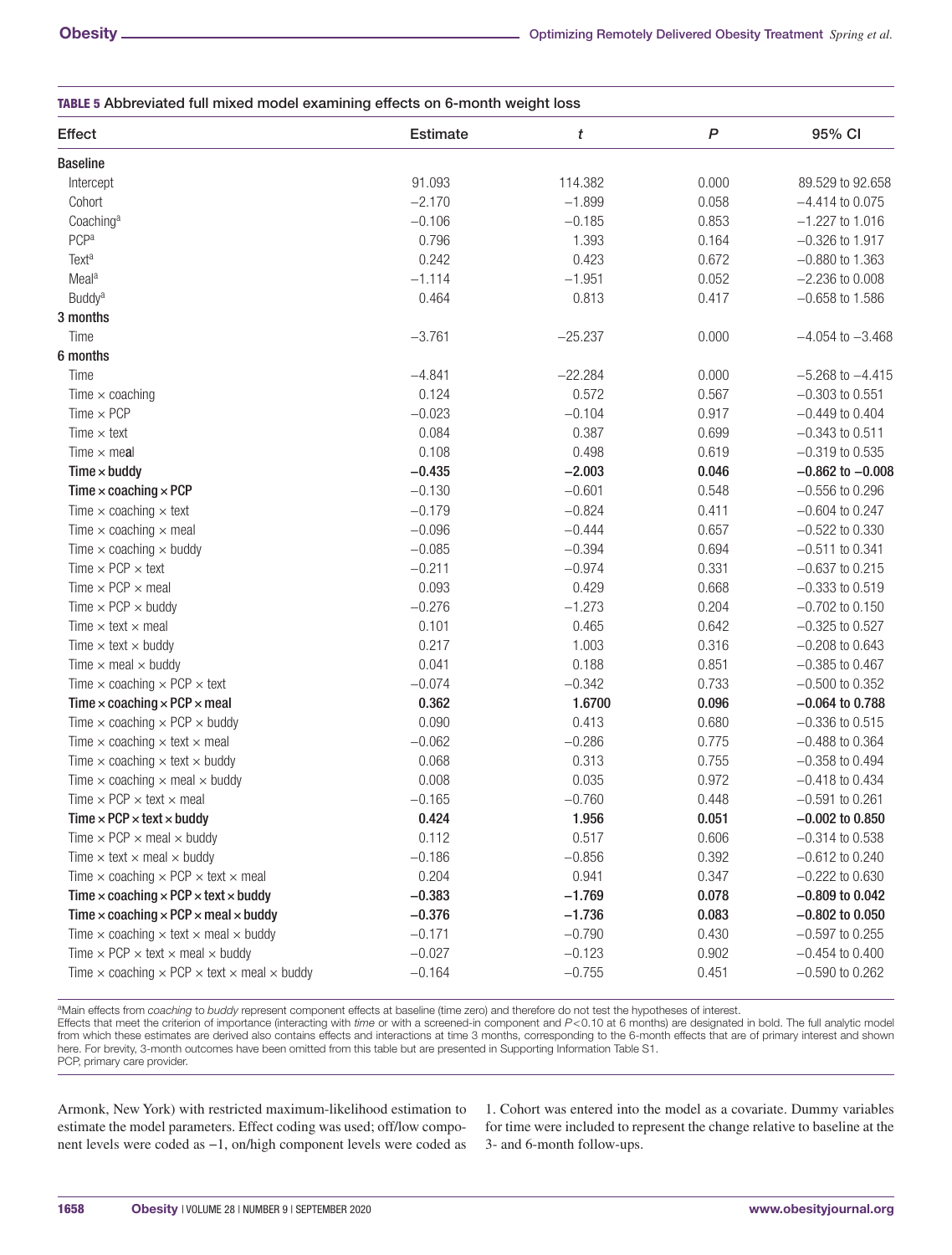

Figure 2 Effect of *buddy*×*PCP*×*text* interaction on weight change (kilograms) at 6 months. (A) Weight gain or loss among those who received buddy training, with text messaging and PCP reports turned on or off. (B) Weight change among those who received no buddy training with text messaging and PCP report either on or off. Error bars depict the 95% CI of each estimated mean. BUDDY, buddy training; PCP, progress report sent to primary care provider; text, text messaging.

Decision-making proceeded as follows (8,28). First, all two-way interactions between a component and time were examined. (In our longitudinal mixed model, this is conceptually equivalent to a component main effect on weight change.) Components that showed important interactions with time at the 6-month primary study endpoint (*P* < 0.10) were tentatively selected. Next, all interactions, from lower to higher order, that included important component-by-time interactions were examined. Tentative decisions made about component inclusion were reconsidered on the basis of important synergistic or antagonistic interaction effects involving initially selected components. Components identified in this manner formed the screened-in set.

With the screened-in set of components identified, decision-making began for the secondary aim. Treatment effect estimates and costs of all possible treatment packages involving these components were examined. Estimated weight loss was calculated on the basis of a parsimonious regression model that included as predictors only the screened-in components, interactions that led to their selection, and corresponding lower-order terms. A version of this parsimonious model (excluding interactions with time) was used to estimate the proportion of participants achieving ≥5% and ≥7% 6-month weight loss.

Accounting for attrition led to a sample size estimate of 560 to yield 80% power to detect an effect size of 0.25 (Cohen *d*) under a two-tailed hypothesis test. Assuming an estimated SD of 4 kg (29), this translates to a 1-kg difference in weight loss from baseline to 6 months.

### **Results**

Opt-IN participants were mostly female (81.5%), white (74.1%), and middle class  $(M=5$  [SD=1.4]), and they self-identified as non-Hispanic/Latinx (86.8%). Mean (SD) BMI at baseline was 32.3 (3.6) kg/m2. There were no significant differences in sex, race, or age as a function of the component levels to which participants were

assigned (Table 4). However, component level and ethnicity interacted (*P*=0.037), such that fewer self-identified Hispanic/Latinx participants and fewer participants who identified with other ethnicities were randomly assigned to receive 24 rather than 12 sessions of coaching compared with nonminorities (*P*=0.007).

Of the full sample of 562 individuals who began the study, 474 (84.3%) completed the 6-month endpoint, 64 (11.4%) were lost to follow-up, and 24 (4.3%) formally withdrew. None of these showed a differential effect of treatment component level.

Table 5 shows abbreviated results of the full model testing all main effects and effects of interactions of treatment components on the primary 6-month weight-loss outcome. Effects on 3-month outcomes are omitted for brevity, but all effects from the full model appear in Supporting Information Table S1. Supporting Information Table S2 shows 6-month weight loss for both levels of each intervention component. Mixed model results (*buddy*×*time* interaction) showed that buddy training was the only component whose inclusion significantly increased 6-month weight loss beyond the effect of the core intervention. Therefore, we tentatively included buddy training in the screened-in set of components and excluded the other four components. Next, we reconsidered these decisions in the light of important interaction effects. We particularly examined interactions with *buddy* to determine whether any of the four omitted components should be included in the screened-in set, even though they did not show two-way interactions with time because they boosted or reduced the effect of buddy training.

No other two- or three-way interactions were identified as important; however, two four-way and two five-way interactions met the *P* < 0.10 criteria for importance. The four-way interaction of *time* × *coaching* × *PCP* × *meal* was not considered further because it did not involve *buddy*. The interaction of *time* × *PCP* × *text* × *buddy* was identified as important, so we examined a plot of the interaction (Figure 2) to determine whether components were synergistic with or antagonistic to *buddy*. As shown, the greatest weight loss occurred when *text* was off and both *buddy* and *PCP* were on. Therefore, we preliminarily considered including both buddy training and PCP reports in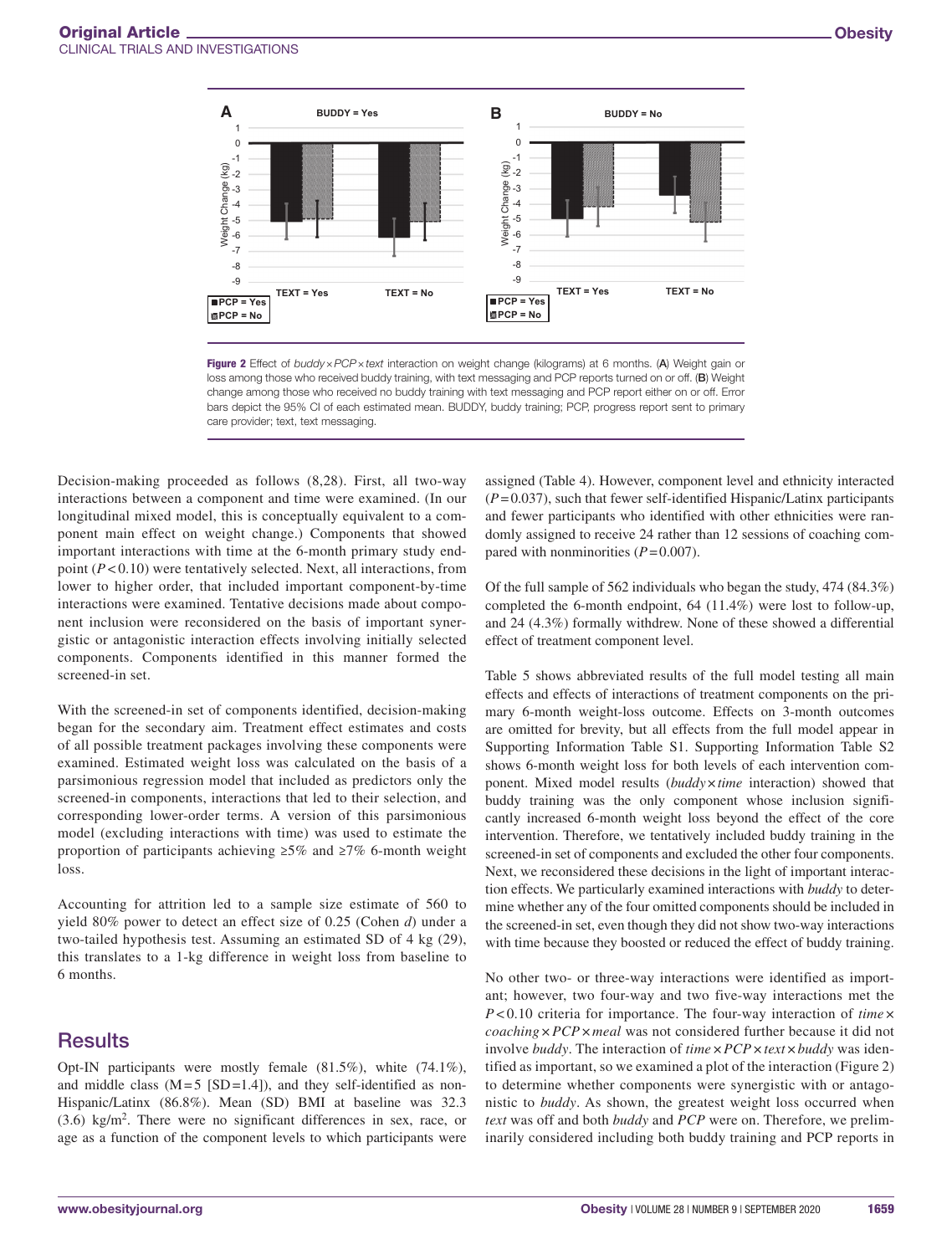| ۊ |   | Calls Text message | Meal replacement | PCP report | <b>Buddy training</b> | 6-month weight Achieving 5%<br>change (kg) | weight loss (%)         | weight loss (%)<br>Achieving 7% | Cost                             |
|---|---|--------------------|------------------|------------|-----------------------|--------------------------------------------|-------------------------|---------------------------------|----------------------------------|
|   |   |                    | $\geq$           | Yes        |                       |                                            |                         | 51.77                           |                                  |
|   |   | S                  | S                | Yes        |                       | $-6.1112$<br>$-3.3966$                     | 57.13<br>34.48<br>46.56 | 25.86                           | \$427<br>\$337<br>\$324<br>\$324 |
|   | ᠭ | S                  | S                | $\geq$     |                       | $-5.0540$                                  |                         | $31.02$<br>41.17                |                                  |
| ŗ | ς | S                  | S                | $\geq$     |                       | $-5.2389$                                  | 52.95                   |                                 |                                  |

MBLE 6 Predicted 6-month weight change and cost of candidate component combinations (i.e., intervention packages)

Predicted 6-month weight change and cost of candidate component combinations (i.e., intervention packages)

our screened-in set. The two remaining important effects were fiveway interactions involving *time* × *PCP* × *buddy* × *coaching* × *meal* and *time* × *PCP* × *buddy* × *coaching* × *text*. Examination of the first interaction (Supporting Information Figure S4) showed a reduced effect of *meal* when *buddy* and *PCP* were included components, so we continued to screen out MR recommendations. Examination of the second of these interactions (Supporting Information Figure S5) continued to support the decision to leave PCP reports in and text messages out of the screened-in set. Neither plot showed an advantage for the higher level of coaching calls when *buddy* was turned on, so we left coaching at its lower, less expensive level.

For our secondary aim of identifying the combination of components that produces the maximum expected weight loss attainable for <\$500 (i.e., the optimized intervention), we computed the average expected weight loss and expected proportion achieving 5% and 7% weight loss for each combination of components in the screened-in set on the basis of parsimonious regression models. These quantities and estimated cost appear in Table 6. Combination 21, which costs \$427, adds the synergistic effect of PCP report to buddy training, achieving an estimated average 6-month weight loss of 6.1 kg, with an expected 57.1% of the sample losing 5% and 51.8% losing 7% of their initial body weight.

### **Discussion**

The Opt-IN study addressed barriers to the institutional uptake of remotely delivered intensive lifestyle interventions for obesity by applying the MOST framework. We performed a factorial optimization trial designed to determine which of 5 components of a remotely delivered, technology-supported obesity intervention contributed importantly to 6-month weight loss in a sample of adults with obesity. That information, combined with data on cost, was then used to explore which combinations of components and component levels best met our prespecified optimization criterion by producing the maximum weight loss attainable for ≤\$500 per person. The results suggested that the combination of the core intervention (i.e., app, goals, and online lessons), 12 coaching calls, buddy training, and PCP reports best met our optimization criterion.

It is important to note that the optimization criterion we applied (i.e., maximum weight loss for ≤\$500) is not the only one that might be considered. Our criterion gave highest priority to maximizing weight loss, in part because we were able to assume access to resources of at least \$500 per treated person, supplied by either insurance or the individual. A different context characterized by greater resource constraints might call for a different optimization criterion. For example, a program for low-income, uninsured adults might prioritize maximizing population reach: that is, achieving allocation of scarce financial resources to treat the maximum possible number of people who need obesity intervention (30). Here, decision-makers might find it an acceptable tradeoff to achieve somewhat lower weight loss so that funds could be stretched to benefit a larger population, leading to selection of combination 17 in Table 6. Combination 17, which leaves all components off or to the lowest level, is the least expensive treatment package (\$324, vs. \$427 for combination 21), while still achieving an estimated 5.2-kg average weight loss, or at least 5% weight loss for more than 50% of participants. Hence, combination 17 offers better value (\$61.8 per kilogram lost) than combination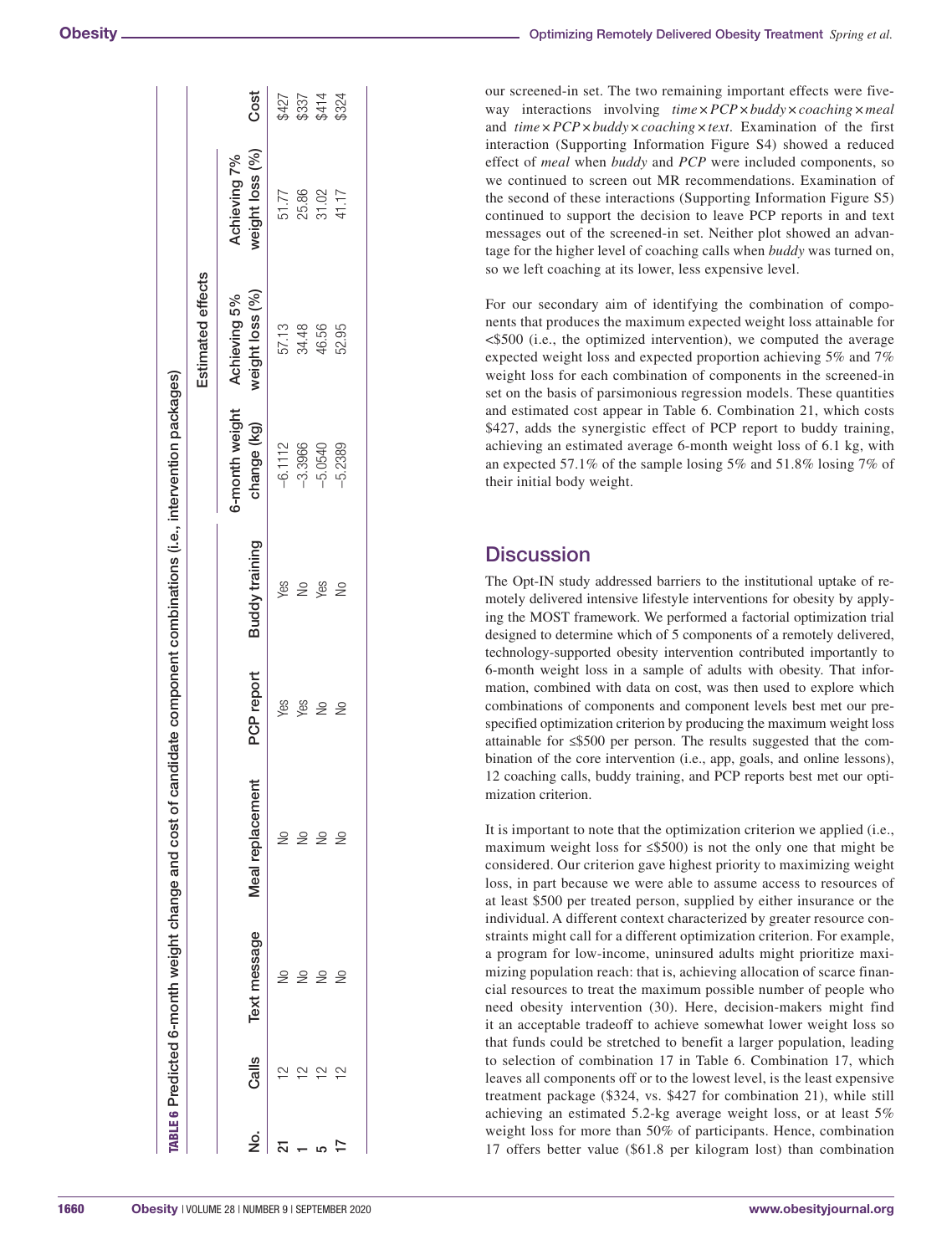21 (\$69.9 per kilogram lost), although it results in somewhat lower weight loss.

Of the treatment components we tested, only training the participant's buddy to be supportive increased average 6-month weight loss, a benefit marginally augmented by adding PCP reports. There was no evidence to suggest that increasing the number of coaching calls from 12 to 24 or adding MR recommendations, text messages, or PCP progress reports increased weight loss on its own. The absence of a dosage effect due to doubling the number of coaching calls was unexpected, as prior research has suggested that a greater number of treatment sessions is associated with greater weight loss (31-33). Our analyses of call receipt show that the lack of a dosage effect cannot be attributed to failure of treatment implementation. At least one prior study also found that offering moderate-intensity obesity treatment with sessions every other week yielded weight-loss results comparable to higher-intensity, more-frequent treatment and was more cost-effective (34).

The failure to find an increasing weight-loss benefit as a result of adding more intensive or expensive treatment components is good news for public health. Findings suggest that the average adult who seeks treatment for obesity can lose weight with a relatively low-cost intervention (8,17,35,36). As noted, our results indicate that several different treatment packages produced meaningful weight loss for <\$500. The one yielding the greatest weight loss added buddy training plus PCP reports to 12 connected coaching sessions plus the core intervention. We interpret this finding to mean that the 12 individually targeted coaching sessions saturated participants' skill-building needs but that environmentally targeted components addressed otherwise unmet needs.

Conceivably, an even lower-cost intervention involving the core intervention alone might produce weight loss because the app and online lessons incorporate well-studied behavior-change techniques (goal-setting, self-monitoring, and feedback) that have been shown in some (37) but not all (38) systematic reviews to improve diet, PA, and weight loss. Although we cannot presently determine how much of the weight loss produced by the optimized treatment package was attributable to the core intervention versus the added intervention components, we are conducting a trial that, in part, compares the impact on weight loss of obesity treatment that uses the app alone versus using the app plus coaching (39).

This research has limitations, including that it did not test all possible intervention components, evaluated a diluted version of MR for the sake of scalability, and examined weight-loss initiation but not maintenance. Very importantly, the weight-loss and cost figures we report for different combinations of components are estimates. Further, the developed intervention packages were optimized for adults with obesity who enrolled in a remotely delivered treatment program and were predominately non-Hispanic, middle-class, white women. Results may not generalize to other subpopulations. Definitive demonstration of the effectiveness of a developed, optimized treatment package requires a test against a comparator in a randomized controlled trial. If an optimized obesity treatment package demonstrates effectiveness, it can be considered an evidence-based practice (or empirically supported treatment) that has good odds of producing meaningful weight loss for an average adult (40). Per precision behavioral medicine, however, individual and temporal variability in the response to any single treatment are likely. To address those issues, the MOST research design toolkit includes methods to develop treatment algorithms that can adapt and guide the evidence-based practice process in a resource-efficient manner (8,9,39-42).

## **Conclusion**

The Opt-IN study demonstrates how a factorial experiment can be used to gather data about which components of an intensive, behavioral obesity treatment program contribute meaningfully to weight loss, and at what cost. When 5 components were evaluated for effects on 6-month weight loss in a remotely delivered, technology-supported obesity treatment, training participants' buddies to be supportive augmented weight loss, a benefit enhanced by providing progress reports to the PCP. Providing 24 rather than 12 coaching calls, MR recommendations, and text messaging produced no additional weight loss. The resulting data were used systematically to guide decisions about which components were essential to achieve meaningful weight loss, which could be reduced or eliminated to reduce cost and burden, and which provided a desired balance of effectiveness and economy. Results suggest an optimally cost-efficient obesity treatment package to maximize weight loss and an alternative to consider when the context requires reducing treatment cost to extend treatment to a greater number of people.**O**

### Acknowledgments

We thank study participants and staff for their contributions. Users who sign a data-use agreement may access the Opt-IN protocol and deidentified data for meta-analyses from 9 to 36 months after publication.

Funding agencies: Support for BS, LMC, AFP, CP, NJ, DH, JS, SHM, and HGM was provided in part by R01DK097364 (Multiple PIs (MPIs): BS and LMC). and R01DK108678 (MPIs BS and Inbal Nahum-Shani). SHM acknowledges support from award number F31DK120151; TS acknowledges support from T32CA193193 (MPIs: BS and Frank Penedo); LMC acknowledges support from P50DA039838 and P01CA180945, and BS acknowledges support from P30CA060553 and UL1TR001422. The content is solely the responsibility of the authors and does not necessarily represent the views of the NIH.

Disclosure: The authors declared no conflict of interest.

Author contributions: BS and LMC conceived and designed the study. CP, AFP, and SHM implemented the experiment. DH, JS, TS, LMC, NJ, BS, and HGM analyzed the data. All authors participated in data interpretation and manuscript preparation.

Clinical trial registration: ClinicalTrials.gov identifier NCT01814072.

Supporting information: Additional Supporting Information may be found in the online version of this article.

#### **References**

- US Preventive Services Task Force; Curry SJ, Krist AH, Owens DK, et al. Behavioral weight loss interventions to prevent obesity-related morbidity and mortality in adults: US Preventive Services Task Force recommendation statement. *JAMA* 2018;320:1163-1171.
- Knowler WC, Barrett-Connor E, Fowler SE, et al. Reduction in the incidence of type 2 diabetes with lifestyle intervention or metformin. *N Engl J Med* 2002;346:393-403.
- 3. Pan XR, Li GW, Hu YH, et al. Effects of diet and exercise in preventing NIDDM in people with impaired glucose tolerance. The Da Qing IGT and Diabetes Study. *Diabetes Care* 1997;20:537-544.
- 4. Tuomilehto J, Lindstrom J, Eriksson JG, et al. Prevention of type 2 diabetes mellitus by changes in lifestyle among subjects with impaired glucose tolerance. *N Engl J Med* 2001;344:1343-1350.
- 5. Kosaka K, Noda M, Kuzuya T. Prevention of type 2 diabetes by lifestyle intervention: a Japanese trial in IGT males. *Diabetes Res Clin Pract* 2005;67:152-162.
- 6. Williamson DA. Fifty years of behavioral/lifestyle interventions for overweight and obesity: where have we been and where are we going? *Obesity (Silver Spring)* 2017;25:1867-1875.
- 7. Li R, Qu S, Zhang P, et al. Economic evaluation of combined diet and physical activity promotion programs to prevent type 2 diabetes among persons at increased risk: a systematic review for the Community Preventive Services Task Force. *Ann Int Med* 2015;163:452-460.
- 8. Collins LM. *Optimization of Behavioral, Biobehavioral, and Biomedical Interventions: the Multiphase Optimization Strategy (MOST)*. Springer; 2018.
- 9. Collins LM, Kugler KC. *Optimization of Behavioral, Biobehavioral, and Biomedical Interventions: Advanced Topics*. Springer; 2018.
- 10. Collins LM, Dziak JJ, Li R. Design of experiments with multiple independent variables: a resource management perspective on complete and reduced factorial designs. *Psychol Methods* 2009;14:202-224.
- 11. Neve M, Morgan PJ, Jones PR, Collins CE. Effectiveness of web-based interventions in achieving weight loss and weight loss maintenance in overweight and obese adults: a systematic review with meta-analysis. *Obes Rev* 2010;11:306-321.